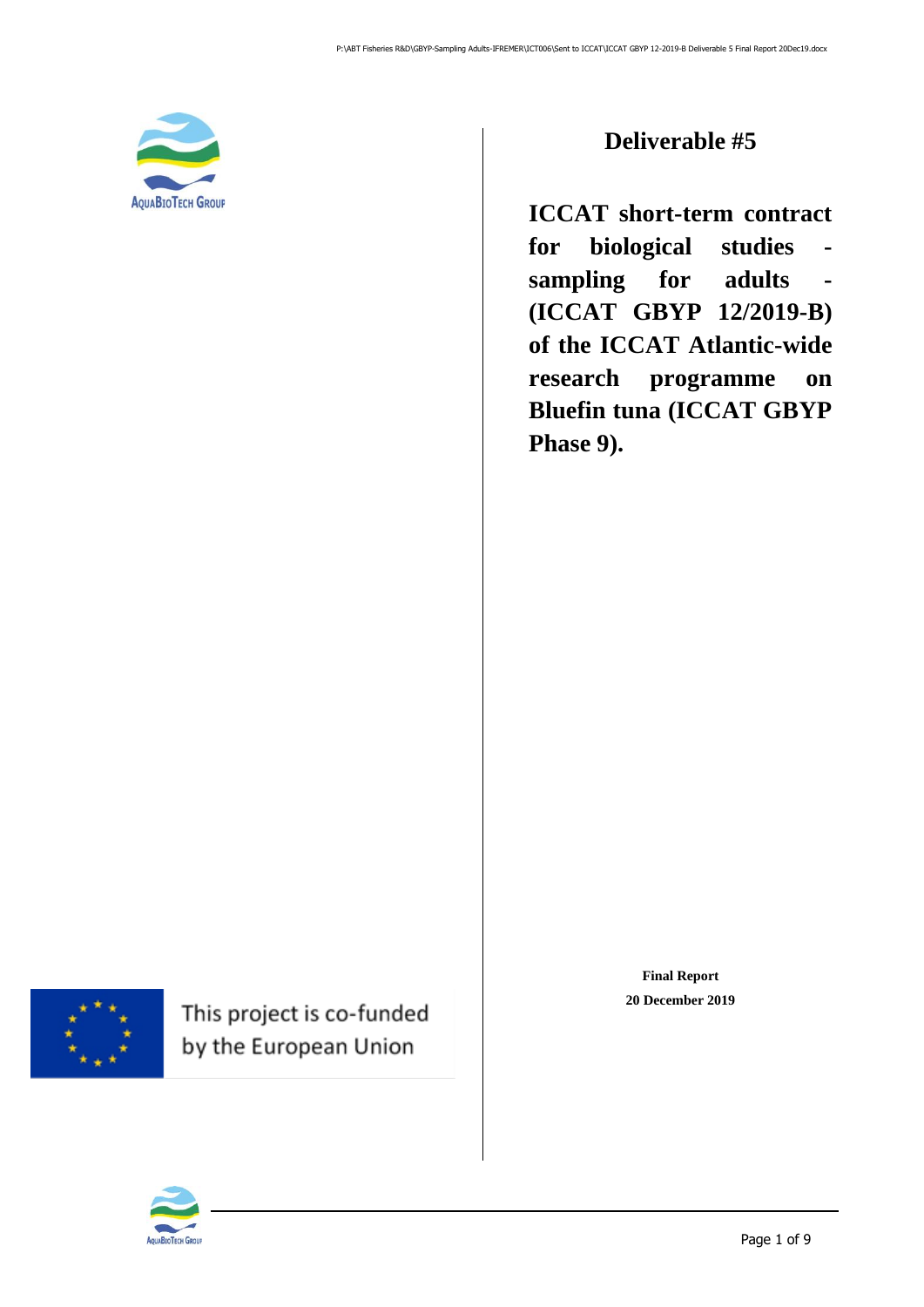# <span id="page-1-0"></span>**Contents**

| <b>Title Page</b> |  |  |
|-------------------|--|--|
|                   |  |  |
|                   |  |  |
|                   |  |  |
|                   |  |  |
|                   |  |  |
|                   |  |  |
|                   |  |  |
|                   |  |  |
|                   |  |  |

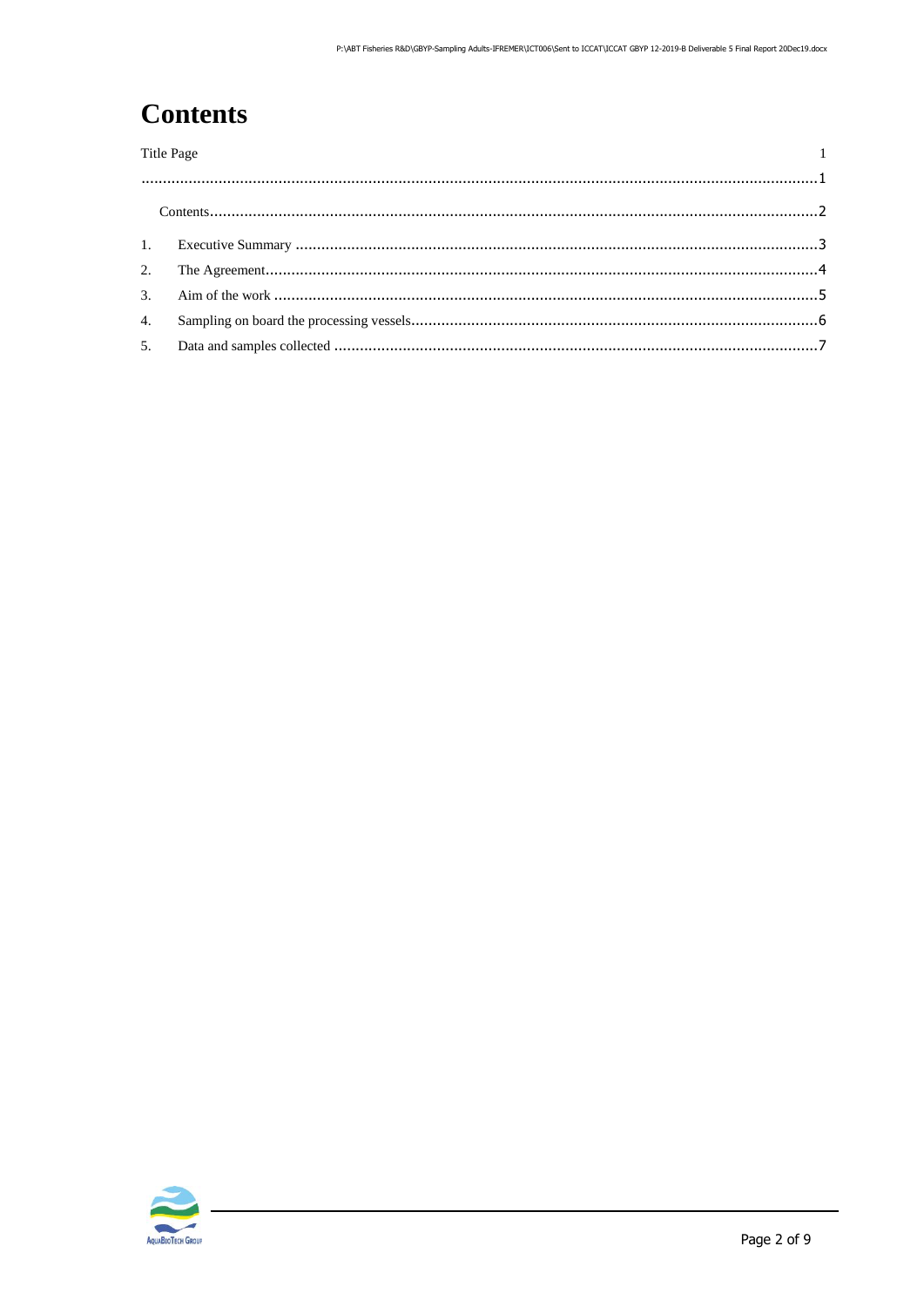### <span id="page-2-0"></span>**1. Executive Summary**

An agreement between ICCAT and AquaBioTech Ltd based in Malta was set up in order to carry out sampling of Atlantic bluefin tuna (BFT) during harvesting of BFT caged in farms in Malta (600 fish in total).

This has been carried out in the harvesting period of 2019, and a total of 1087 fish have been sampled so far. BFT were sampled from cages containing the fish from the following areas:

• Western Mediterranean, the Tyrrhenian Sea (TY), and Central Mediterranea Sea, South of Malta (MA).

The BFT sampled varied in size from 135 to 295 cm in length (SFL) although over 90% were above 200cm in length.

However, there were significant issues with the collection of otoliths. This was related to the actual harvesting process and the fish processing operations on board the processing vessels, specifically the position where the shot hits the fish in the head and the position of the cut applied to remove the head at the beginning of the processing. This issue had been known about before the start of the work, and a number of fish more than had been requested in the Agreement were sampled on board the processing vessels.

Apart from the biometric data (which includes straight fork length (SFL), curved fork length (CFL), first dorsal length (LD1) and whole weight (RWT), 822 whole pair or single otoliths were extracted as well as 982 genetic samples (muscle).

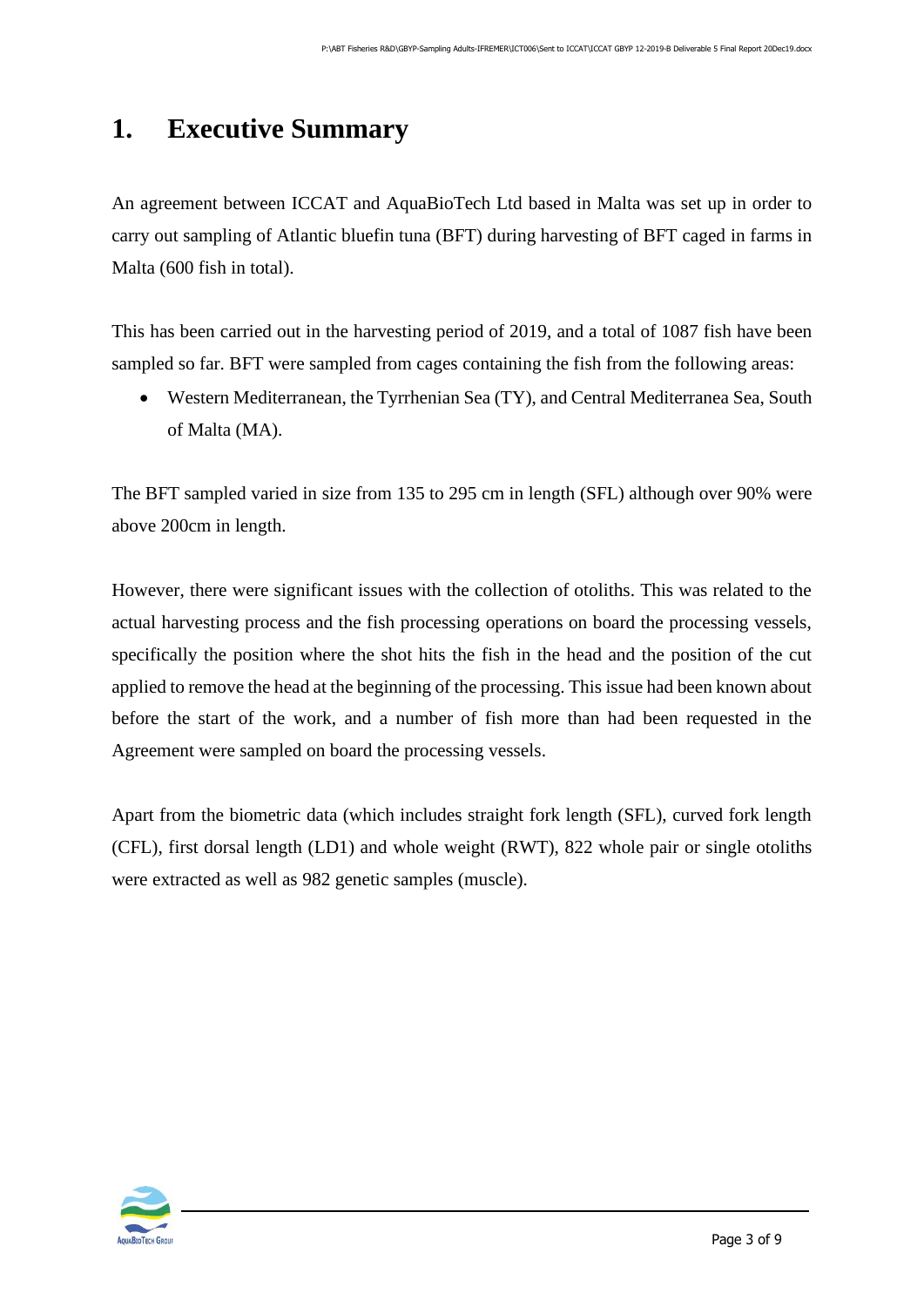# <span id="page-3-0"></span>**2. The Agreement**

As per the following Agreement between ICCAT and AquaBioTech Ltd:

#### **ICCAT short-term contract for biological studies - sampling for adults - (ICCAT GBYP 12/2019-B) of the ICCAT Atlantic-wide research programme on Bluefin tuna (ICCAT GBYP Phase 9).**

AquaBioTech Ltd has the following address in Malta:

• AquaBioTech Ltd, referred to as ABT**,** whose registered office is at 'Central Complex', Triq in-Naggar, Mosta MST1761, Malta.

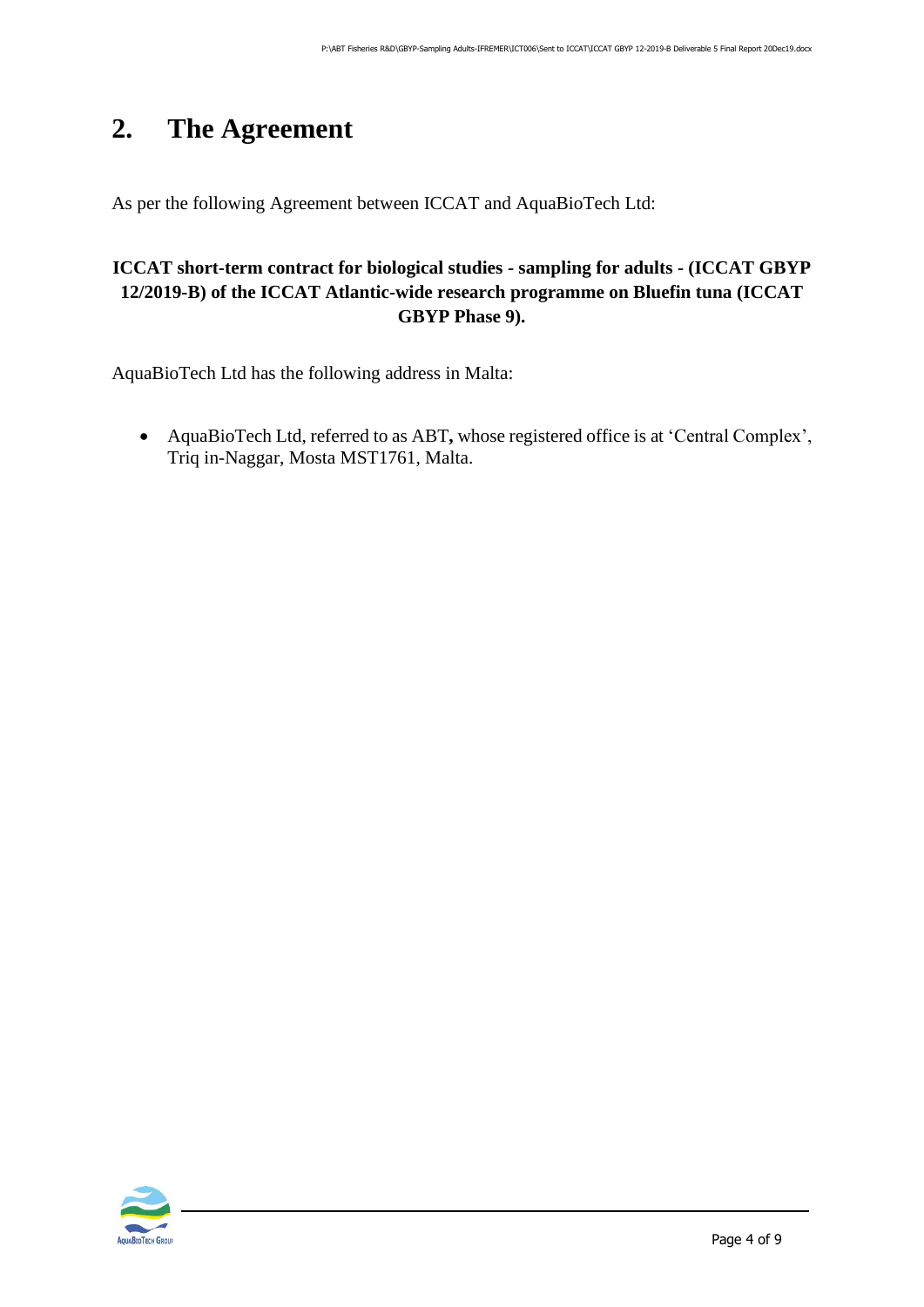### <span id="page-4-0"></span>**3. Aim of the work**

The objective of the Agreement was to obtain adult Atlantic bluefin tuna, *Thunnus thynnus* (BFT) biometric data and samples as follows:

- i) Straight fork length (SFL) in cm.
- ii) Length to the first dorsal  $(LD_1)$  in cm.
- iii) Total weight (round weight, RWT) in kg.
- iv) Sex identification.
- v) Otoliths sampling.
- vi) Tissue sampling for genetic analysis.

The procedures which were followed during the sampling on board the processing vessel and subsequently on the heads were those indicated in the "Appendix 2: SAMPLING PROTOCOLS FOR THE GBYP BIOLOGICAL SAMPLING (Last revised: 18 July 2018)".

The table below indicates the target number of BFT which were required by the Agreement and subsequent communications to be sampled during harvesting from each of the farms from fish caught from the following selected areas:

|                | <b>Western Med</b>         | <b>Central Med</b> |  |
|----------------|----------------------------|--------------------|--|
|                | <b>Tyrrhenian Sea (TY)</b> | Malta (MA)         |  |
| Number of fish | 200                        | 400                |  |

Full cooperation was provided by the farms and their operators during the sampling of BFT and subsequent storage and handling.

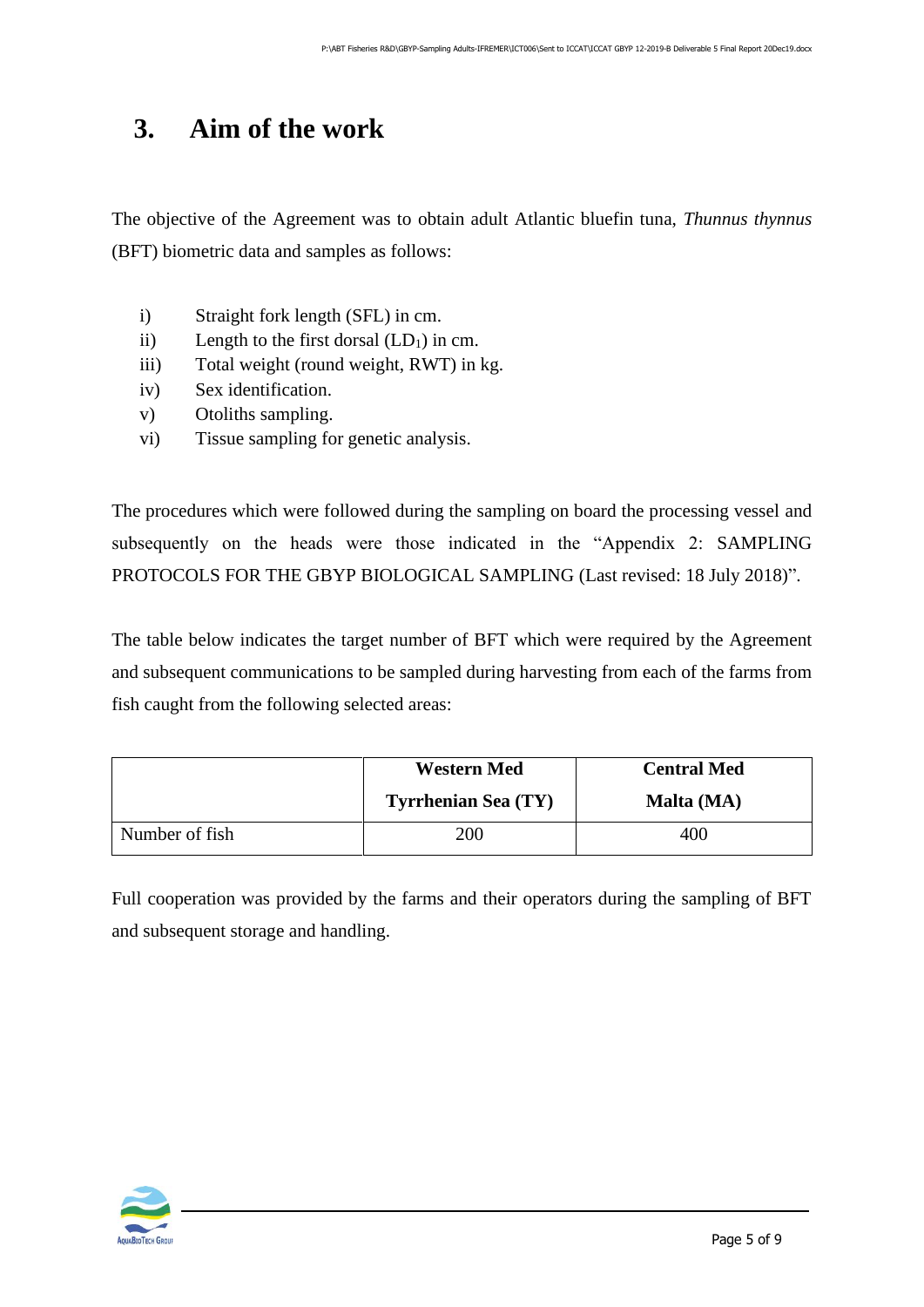### <span id="page-5-0"></span>**4. Sampling on board the processing vessels**

Biometries of BFT and collection of BFT heads is carried out on board the processing vessels working in conjunction with the harvesting activies being carried out by each of the BFT farms.

The actual process of harvesting starts when the BFT are first shot in the cages, lifted out of the water and taken to the processing vessel in groups (not individually) whereby they are subsequently processed by the crew.

The first step on board the processing vessel normally involves weighing of the fish, followed by cutting off of the head and tail followed by further cutting into loins or fillets after which they are then frozen.

Biometries and tagging of heads is carried out before the fish heads were cut off. The SFL, CFL and LD1 of each fish are taken, each head tagged individually and the weight of each fish recorded prior to the whole fish moving on to the next part of the processing (which involved cutting off of the head and tail). Tagged heads are then separated from untagged heads and collected in large bags which are also labelled individually.

The large bags containing the sampled heads are then taken by the farm operators and stored in designated -20<sup>o</sup>C reefers.

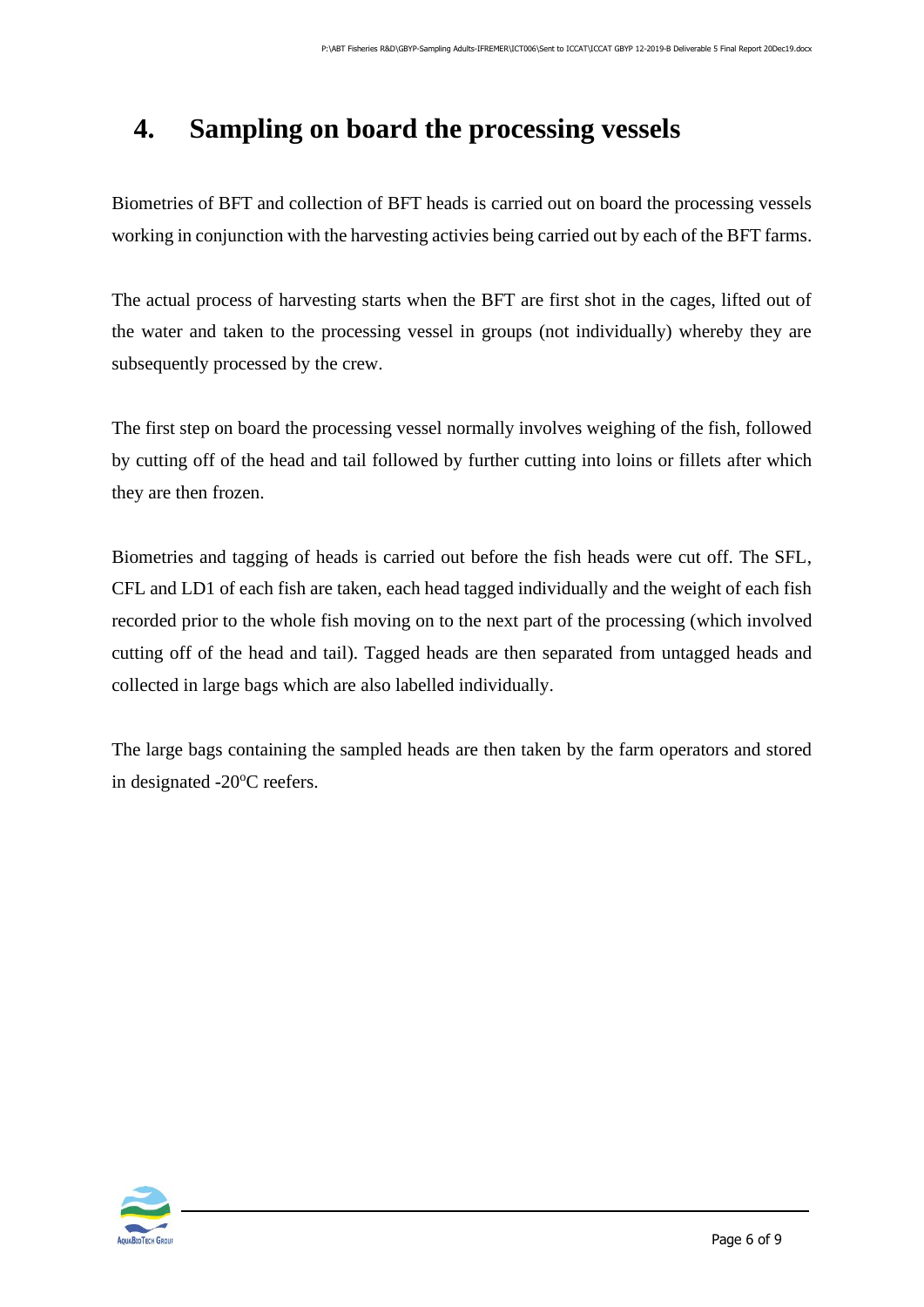## <span id="page-6-0"></span>**5. Data and samples collected**

Samples were to be taken from fish caught in the Tyrrhenian Sea and Central Mediterranea Sea. Consequently, data and samples were to be collected from BFT caught during the purse seine fishing season in the following areas:

- Western Mediterranea, Tyrrhenian Sea (TY),
- Central Mediterranea Sea, South of Malta (MA),

The following numbers of fish have been sampled on board the processing vessel and heads collected for subsequent collection of otoliths/tissue samples for genetic analysis:

|                | <b>Western Med</b>         | <b>Central Med</b> |  |
|----------------|----------------------------|--------------------|--|
|                | <b>Tyrrhenian Sea (TY)</b> | Malta (MA)         |  |
| Number of fish | 283                        | 804                |  |

The Table below summarises the ranges of SFLs and RWTs of the BFT sampled on board the processing vessels, providing the range of each and the average for the whole sampling group:

|            | <b>Western Med</b>         | <b>Central Med</b> |
|------------|----------------------------|--------------------|
|            | <b>Tyrrhenian Sea (TY)</b> | Malta (MA)         |
| $SFL$ (cm) | Range: 169-295             | Range: 135-290     |
|            | Average: 230.1             | Average: 222.7     |
| RWT (kg)   | Range: 97-470              | Range: 65-605      |
|            | Average: 258.7             | Average: 251       |

The Figures below summarise the size distribution (SFL) in 10cm length classes of the BFT sampled from each of the areas (Tyrrhenian Sea, TY, South of Malta, MA).

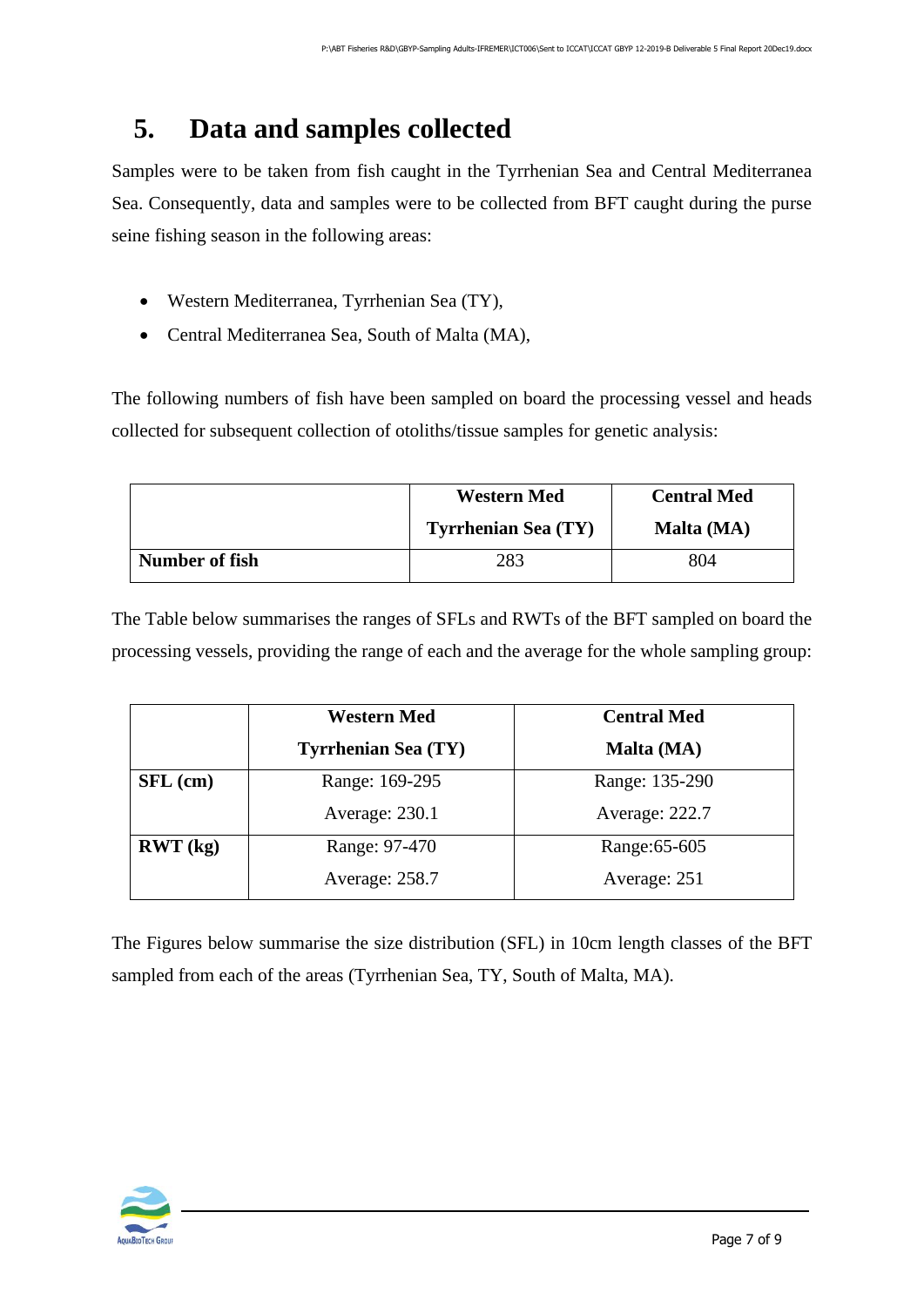



Heads were subsequently defrosted and cut open to enable extraction of otoliths and sampling of muscle for the purpose of genetic analysis.

Collection of otolith/s (pair, single) were problematic in a significant number of heads collected from the farms during the processing of the harvested BFT.